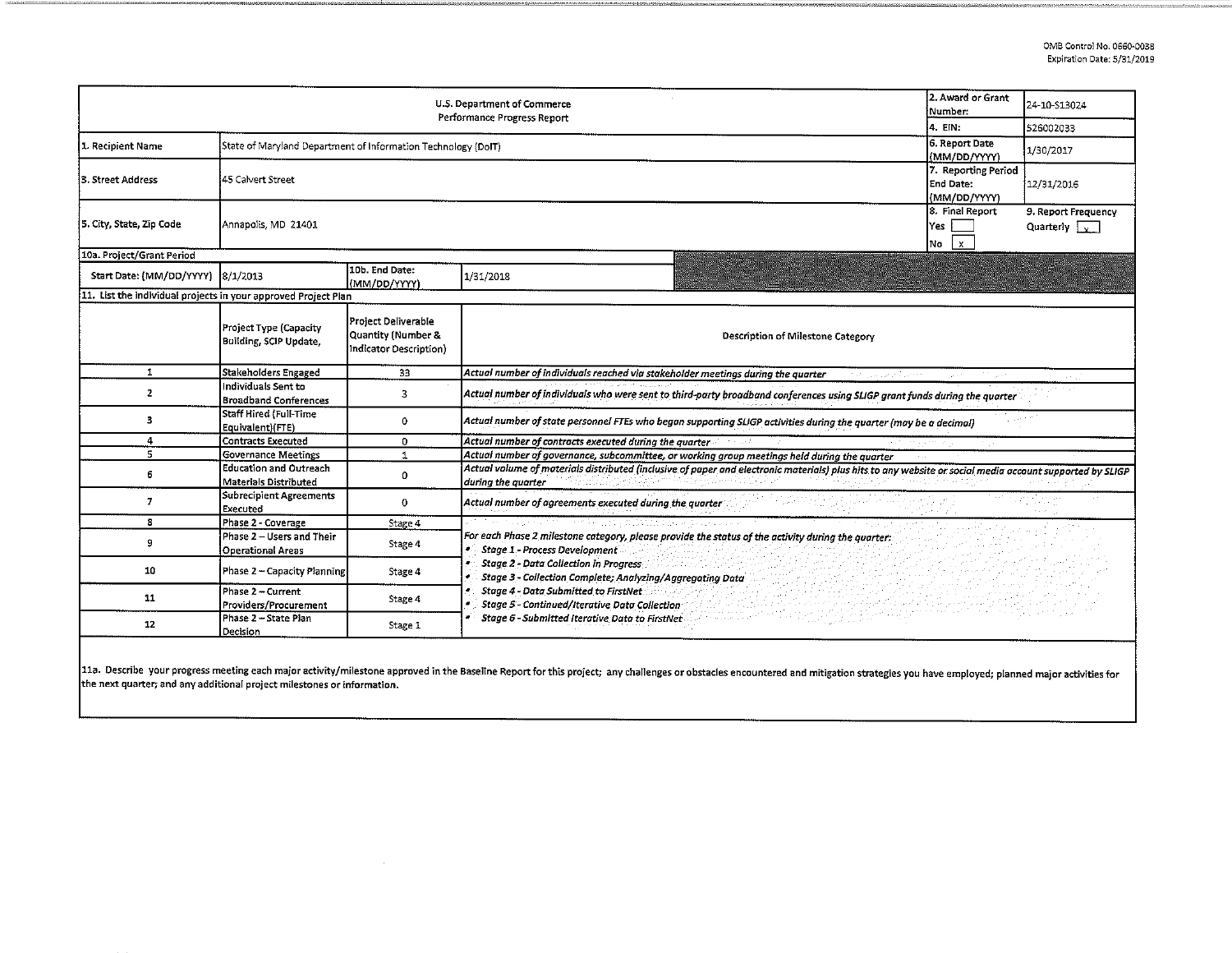0MB Control No. 0660-0038 Expiration Date: 5/31/2019

Attendance at the SPOC conference: 11/16-11/17 /2016

A FirstNet Briefing was delivered at the Radio Ops Group Meeting on 12/13/16.

The Statewide Interoperability Radio Control Board met on 12/14/16.

Contactor activity for the Quarter has been frozen except for CHHS Grants Administration and ESRGC website updates:

Orit Zeevi Bell (CHHS) Grants Administration, all other CHHS work on hold

• Maintained official Grant Folder.

• Responded to NTIA questions concerning the Quarter 12 PPR and FFR and sent in updates as necessary.

• Responsible for compiling and submitting the required grant reports, including the Period Performance Report (PPR), and Federal Financial Report (FFR) for Quarter 13 of the grant.

• Collected and calculated state employee match hours and timesheet records.

• Collected and calculated meeting match hours and records.

• Records management and backup of all documentation on the team Google Drive. Records include employee match hours, meeting attendance, MOUs and Contracts, etc.

• Created and archived team status reports.

ESRGC

Updated website with latest SPOC report each week. Alt other work on hold.

11b. If the project team anticipates requesting any changes to the approved Baseline Report in the next quarter, describe those below. Note that any substantive changes to the Baseline Report must be approved by the Depart Commerce before implementation.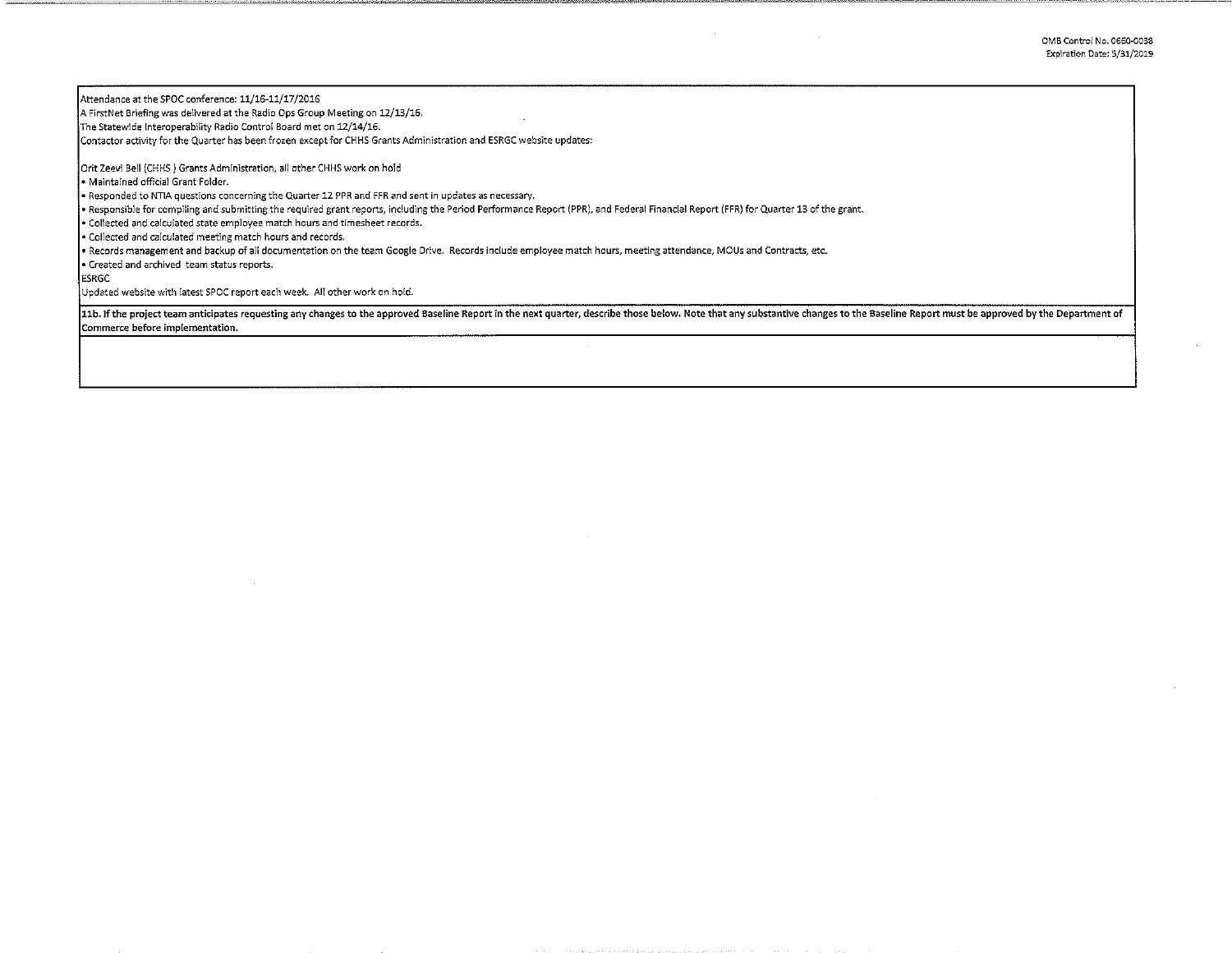11c. Provide any other information that would be useful to NTIA as it assesses this project's progress.

11d. Describe any success stories or best practices you have identified. Please be as specific as possible.

12. Personnel

12a. If the project is not fully staffed, describe how any lack of staffing may impact the project's time line and when the project will be fully staffed.

| 12b. Staffing Table - Please include all staff that have contributed time to the project. Please do not remove individuals from this table.                                              |                                                                                                                                          |  |                                                                                 |                      |                               |                   |                 |                                         |                                          |
|------------------------------------------------------------------------------------------------------------------------------------------------------------------------------------------|------------------------------------------------------------------------------------------------------------------------------------------|--|---------------------------------------------------------------------------------|----------------------|-------------------------------|-------------------|-----------------|-----------------------------------------|------------------------------------------|
| Job Title                                                                                                                                                                                | FTE%                                                                                                                                     |  | Project (s) Assigned                                                            |                      |                               |                   |                 |                                         |                                          |
| Assistant Bureau Chief/Chief<br>Information Officer;<br>Technology and Information<br>Management Command of the<br>Maryland Department of State<br> Police                               | 20                                                                                                                                       |  | Law Enforcement SME for FirstNet/SLIGP work                                     |                      |                               |                   |                 | no change                               |                                          |
| Department of Information<br>Technology Radio System<br>Director                                                                                                                         | 20                                                                                                                                       |  | Program Management at the State level for SLIGP                                 |                      |                               |                   |                 |                                         | no change                                |
| Department of Information<br>Technology Systems Engineer                                                                                                                                 | 30                                                                                                                                       |  | Engineering and program management support at the State level for FirstNet work |                      |                               |                   |                 |                                         | no change                                |
| Department of Information<br>Technology GIS Deputy<br>Director                                                                                                                           | 10                                                                                                                                       |  | GIS support at the State level                                                  |                      |                               |                   |                 |                                         | no change                                |
|                                                                                                                                                                                          |                                                                                                                                          |  |                                                                                 |                      |                               |                   |                 |                                         |                                          |
| 13. Subcontracts (Vendors and/or Subrecipients)<br>13a. Subcontracts Table - Include all subcontractors. The totals from this table must equal the "Subcontracts Total" in Question 14f. |                                                                                                                                          |  |                                                                                 |                      |                               |                   |                 |                                         |                                          |
| Name                                                                                                                                                                                     | Subcontract Purpose                                                                                                                      |  | Түре<br>(Vendor/Subrec.)                                                        | RFP/RFQ Issued (Y/N) | Contract<br>Executed<br>(Y/N) | <b>Start Date</b> | <b>End Date</b> | <b>Total Federal Funds</b><br>Allocated | <b>Total Matching Funds</b><br>Allocated |
| Integrity Consulting                                                                                                                                                                     | Broadband Technical SME                                                                                                                  |  | Contractor                                                                      | Y                    | Υ                             | 12.9.14           | 7.31.16         | \$313,560.00                            | \$0.00                                   |
| University of Maryland Center<br>for Health and Homeland<br>Security                                                                                                                     | Broadband Outreach Administrator, Regional<br>Coordinators, and Grants Management                                                        |  | Contractor                                                                      | N                    | Y                             | 8 1 1 3           | 1.31.18         | \$998,275.00                            | \$0.00                                   |
| Western Maryland Regional<br>Coordinator and Exercise<br>Director (Allegany County)                                                                                                      | Western MD Regional Outreach coordinator, exercise<br>developement, and data collection activites.                                       |  | Contractor                                                                      | Ν                    | Y                             | 10.30.14          | 7.31.16         | \$75,000.00                             | \$0.00                                   |
| Salisbury State University<br>(ESRGC)                                                                                                                                                    | Broadband Website and Mapping and Data Collection<br>Analysis                                                                            |  | Contractor                                                                      | Ν                    | Y (Task<br>Order<br>MOU)      | 6.5.14            | 1.31.18         | \$345,000.00                            | \$0.00                                   |
| All Hazards Consortium                                                                                                                                                                   | Regional Coordination for MACINAC                                                                                                        |  | Contractor                                                                      | Y                    | Y                             | 9 25 14           | 7.31.16         | \$90,750.00                             | \$0.00                                   |
| Motorola and Skyline                                                                                                                                                                     | Coverage Objectives Analysis: MD FIRST Maps,<br>coverage analysis and data to be used to in planning<br>for FirstNet coverage objectives |  | l Contractor                                                                    | Y                    | Y                             | 3.25.15           | 1.31.18         | \$0.00                                  | \$63,374.00                              |
| 13b. Describe any challenges encountered with vendors and/or subrecipients.                                                                                                              |                                                                                                                                          |  |                                                                                 |                      |                               |                   |                 |                                         |                                          |
|                                                                                                                                                                                          |                                                                                                                                          |  |                                                                                 |                      |                               |                   |                 |                                         |                                          |